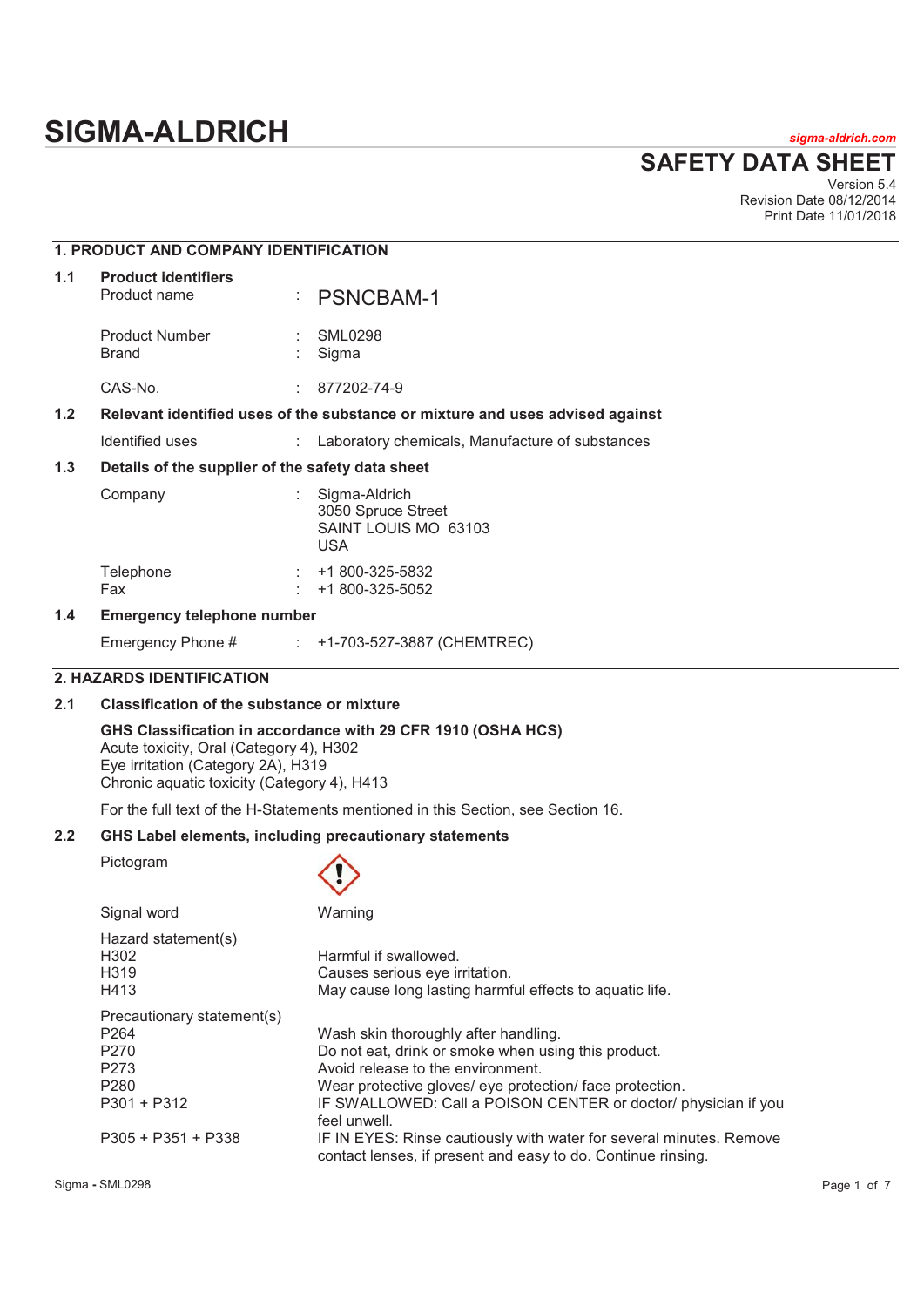| P330             | Rinse mouth.                                                        |
|------------------|---------------------------------------------------------------------|
| $P337 + P313$    | If eye irritation persists: Get medical advice/ attention.          |
| P <sub>501</sub> | Dispose of contents/ container to an approved waste disposal plant. |

# **2.3 Hazards not otherwise classified (HNOC) or not covered by GHS** - none

# **3. COMPOSITION/INFORMATION ON INGREDIENTS**

# **3.1 Substances**

| Synonyms                    |                        | N-(4-Chlorophenyl)-N'-[3-[6-(1-pyrrolidinyl)-2-pyridinyl]phenyl]-urea |              |
|-----------------------------|------------------------|-----------------------------------------------------------------------|--------------|
| Formula                     | : $C_{22}H_{21}CIN_4O$ |                                                                       |              |
| Molecular weight            | 392.88 g/mol           |                                                                       |              |
| CAS-No.                     | 877202-74-9            |                                                                       |              |
| <b>Hazardous components</b> |                        |                                                                       |              |
| Component                   |                        | Classification                                                        | Concentratio |

| Component        | <b>Classification</b>                                                  | Concentration |
|------------------|------------------------------------------------------------------------|---------------|
| <b>PSNCBAM-1</b> |                                                                        |               |
|                  | Acute Tox. 4; Eye Irrit. 2A;<br>Aquatic Chronic 4; H302,<br>H319, H413 |               |

For the full text of the H-Statements mentioned in this Section, see Section 16.

# **4. FIRST AID MEASURES**

# **4.1 Description of first aid measures**

#### **General advice**

Consult a physician. Show this safety data sheet to the doctor in attendance.Move out of dangerous area.

#### **If inhaled**

If breathed in, move person into fresh air. If not breathing, give artificial respiration. Consult a physician.

#### **In case of skin contact**

Wash off with soap and plenty of water. Consult a physician.

#### **In case of eye contact**

Rinse thoroughly with plenty of water for at least 15 minutes and consult a physician.

## **If swallowed**

Never give anything by mouth to an unconscious person. Rinse mouth with water. Consult a physician.

- **4.2 Most important symptoms and effects, both acute and delayed**  The most important known symptoms and effects are described in the labelling (see section 2.2) and/or in section 11
- **4.3 Indication of any immediate medical attention and special treatment needed**  No data available

# **5. FIREFIGHTING MEASURES**

# **5.1 Extinguishing media**

**Suitable extinguishing media**  Use water spray, alcohol-resistant foam, dry chemical or carbon dioxide.

- **5.2 Special hazards arising from the substance or mixture**  Carbon oxides, Nitrogen oxides (NOx), Hydrogen chloride gas
- **5.3 Advice for firefighters**  Wear self-contained breathing apparatus for firefighting if necessary.

# **5.4 Further information**

No data available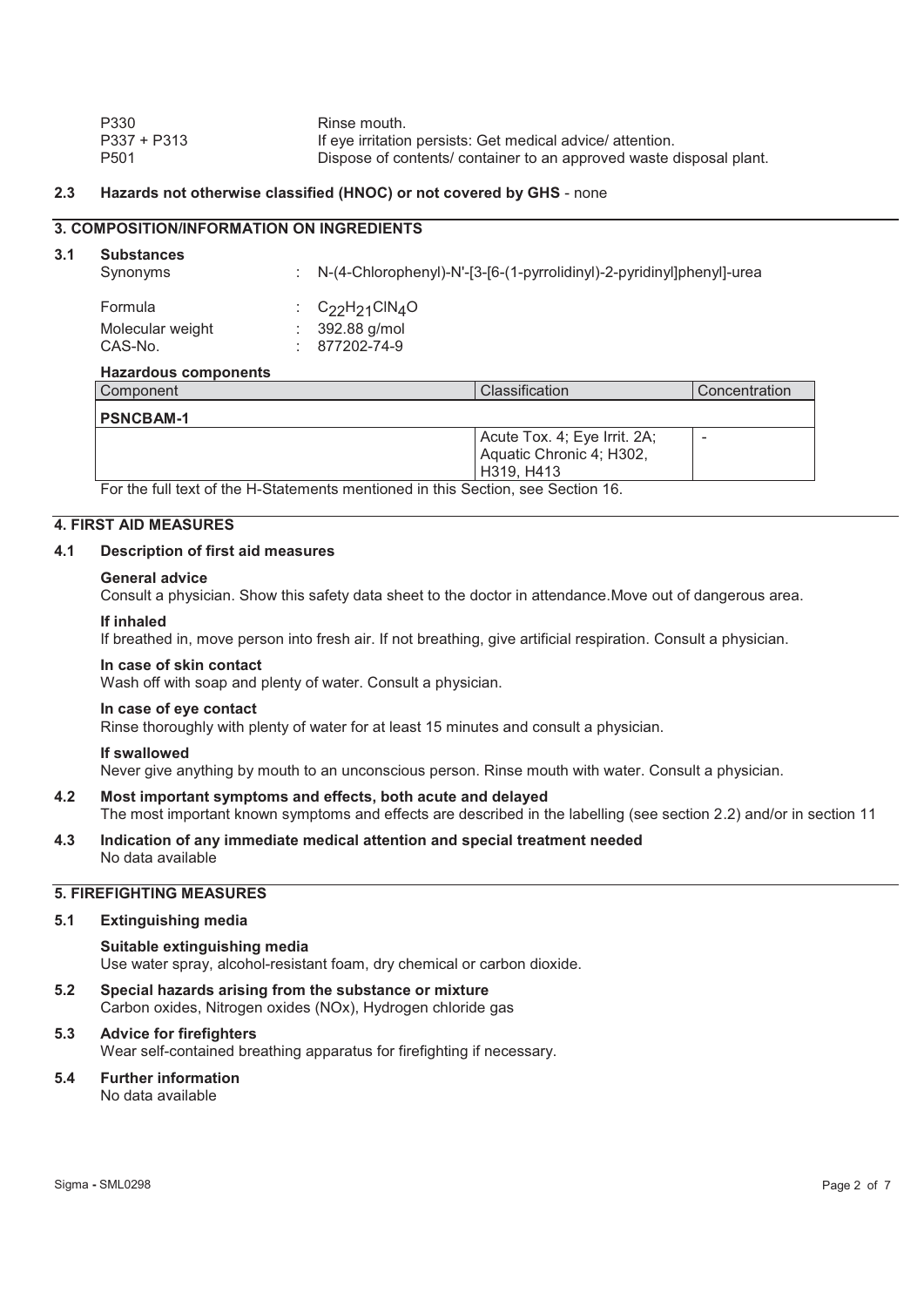# **6. ACCIDENTAL RELEASE MEASURES**

- **6.1 Personal precautions, protective equipment and emergency procedures**  Use personal protective equipment. Avoid dust formation. Avoid breathing vapours, mist or gas. Ensure adequate ventilation. Avoid breathing dust. For personal protection see section 8.
- **6.2 Environmental precautions**  Do not let product enter drains.
- **6.3 Methods and materials for containment and cleaning up**  Pick up and arrange disposal without creating dust. Sweep up and shovel. Keep in suitable, closed containers for disposal.
- **6.4 Reference to other sections**  For disposal see section 13.

# **7. HANDLING AND STORAGE**

#### **7.1 Precautions for safe handling**

Avoid contact with skin and eyes. Avoid formation of dust and aerosols. Provide appropriate exhaust ventilation at places where dust is formed. For precautions see section 2.2.

**7.2 Conditions for safe storage, including any incompatibilities**  Keep container tightly closed in a dry and well-ventilated place.

Recommended storage temperature 2 - 8 °C

#### **7.3 Specific end use(s)**

Apart from the uses mentioned in section 1.2 no other specific uses are stipulated

# **8. EXPOSURE CONTROLS/PERSONAL PROTECTION**

#### **8.1 Control parameters**

# **Components with workplace control parameters**

Contains no substances with occupational exposure limit values.

# **8.2 Exposure controls**

# **Appropriate engineering controls**

Handle in accordance with good industrial hygiene and safety practice. Wash hands before breaks and at the end of workday.

#### **Personal protective equipment**

#### **Eye/face protection**

Safety glasses with side-shields conforming to EN166 Use equipment for eye protection tested and approved under appropriate government standards such as NIOSH (US) or EN 166(EU).

#### **Skin protection**

Handle with gloves. Gloves must be inspected prior to use. Use proper glove removal technique (without touching glove's outer surface) to avoid skin contact with this product. Dispose of contaminated gloves after use in accordance with applicable laws and good laboratory practices. Wash and dry hands.

#### **Body Protection**

Complete suit protecting against chemicals, The type of protective equipment must be selected according to the concentration and amount of the dangerous substance at the specific workplace.

#### **Respiratory protection**

For nuisance exposures use type P95 (US) or type P1 (EU EN 143) particle respirator.For higher level protection use type OV/AG/P99 (US) or type ABEK-P2 (EU EN 143) respirator cartridges. Use respirators and components tested and approved under appropriate government standards such as NIOSH (US) or CEN (EU).

## **Control of environmental exposure**

Do not let product enter drains.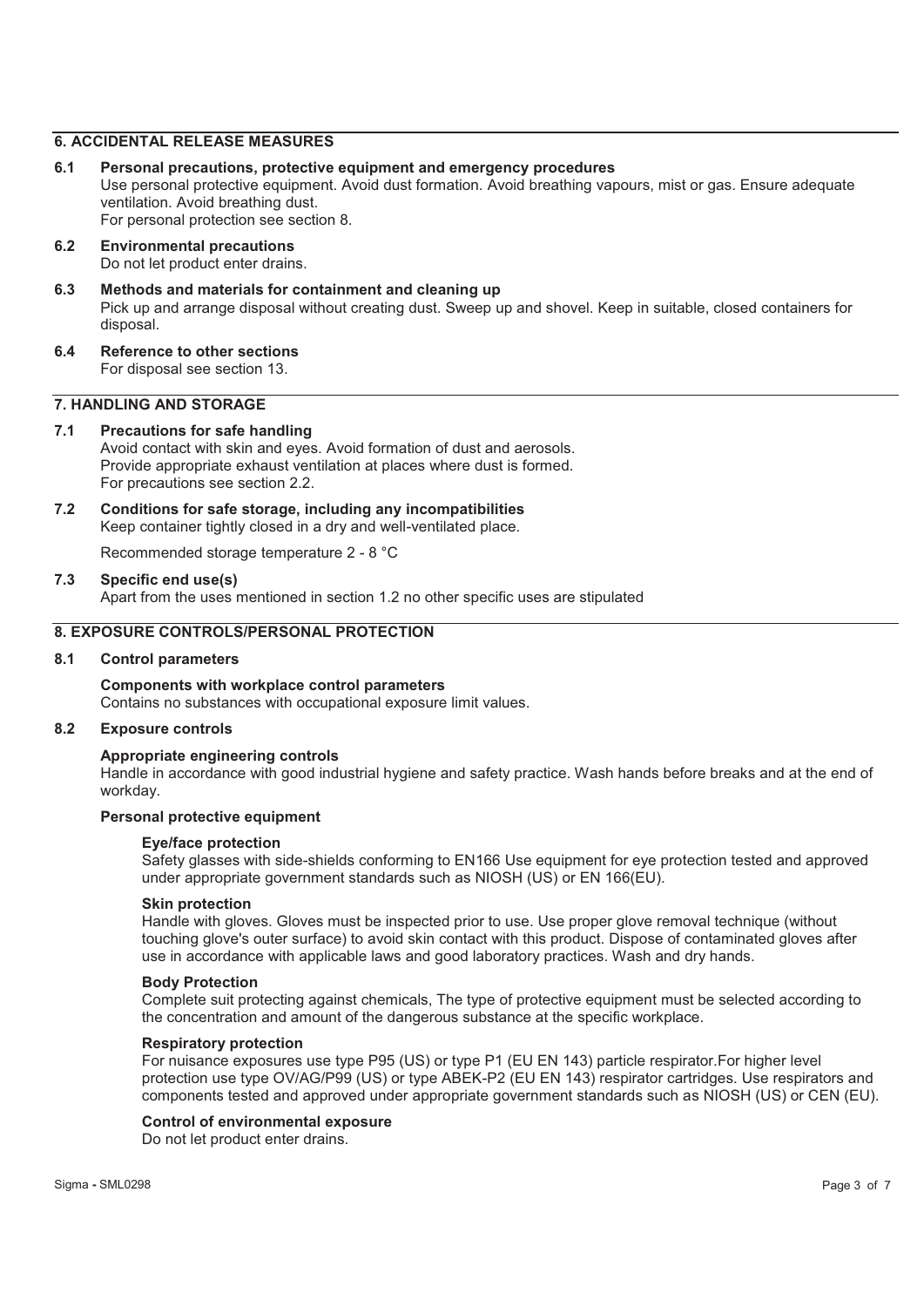# **9. PHYSICAL AND CHEMICAL PROPERTIES**

# **9.1 Information on basic physical and chemical properties**

|     | a)      | Appearance                                         | Form: solid       |
|-----|---------|----------------------------------------------------|-------------------|
|     | b)      | Odour                                              | No data available |
|     | c)      | <b>Odour Threshold</b>                             | No data available |
|     | d)      | рH                                                 | No data available |
|     | e)      | Melting point/freezing<br>point                    | No data available |
|     | f)      | Initial boiling point and<br>boiling range         | No data available |
|     | g)      | Flash point                                        | No data available |
|     | h)      | Evaporation rate                                   | No data available |
|     | i)      | Flammability (solid, gas)                          | No data available |
|     | j)      | Upper/lower<br>flammability or<br>explosive limits | No data available |
|     | k)      | Vapour pressure                                    | No data available |
|     | $\vert$ | Vapour density                                     | No data available |
|     | m)      | Relative density                                   | No data available |
|     | n)      | Water solubility                                   | No data available |
|     | O)      | Partition coefficient: n-<br>octanol/water         | log Pow: 5.848    |
|     | p)      | Auto-ignition<br>temperature                       | No data available |
|     | q)      | Decomposition<br>temperature                       | No data available |
|     | r)      | Viscosity                                          | No data available |
|     | s)      | <b>Explosive properties</b>                        | No data available |
|     | t)      | Oxidizing properties                               | No data available |
| 9.2 |         | <b>Other safety information</b>                    |                   |

No data available

# **10. STABILITY AND REACTIVITY**

#### **10.1 Reactivity**  No data available

- **10.2 Chemical stability**  Stable under recommended storage conditions.
- **10.3 Possibility of hazardous reactions**  No data available
- **10.4 Conditions to avoid**  No data available
- **10.5 Incompatible materials**  Strong oxidizing agents
- **10.6 Hazardous decomposition products**  Other decomposition products - No data available In the event of fire: see section 5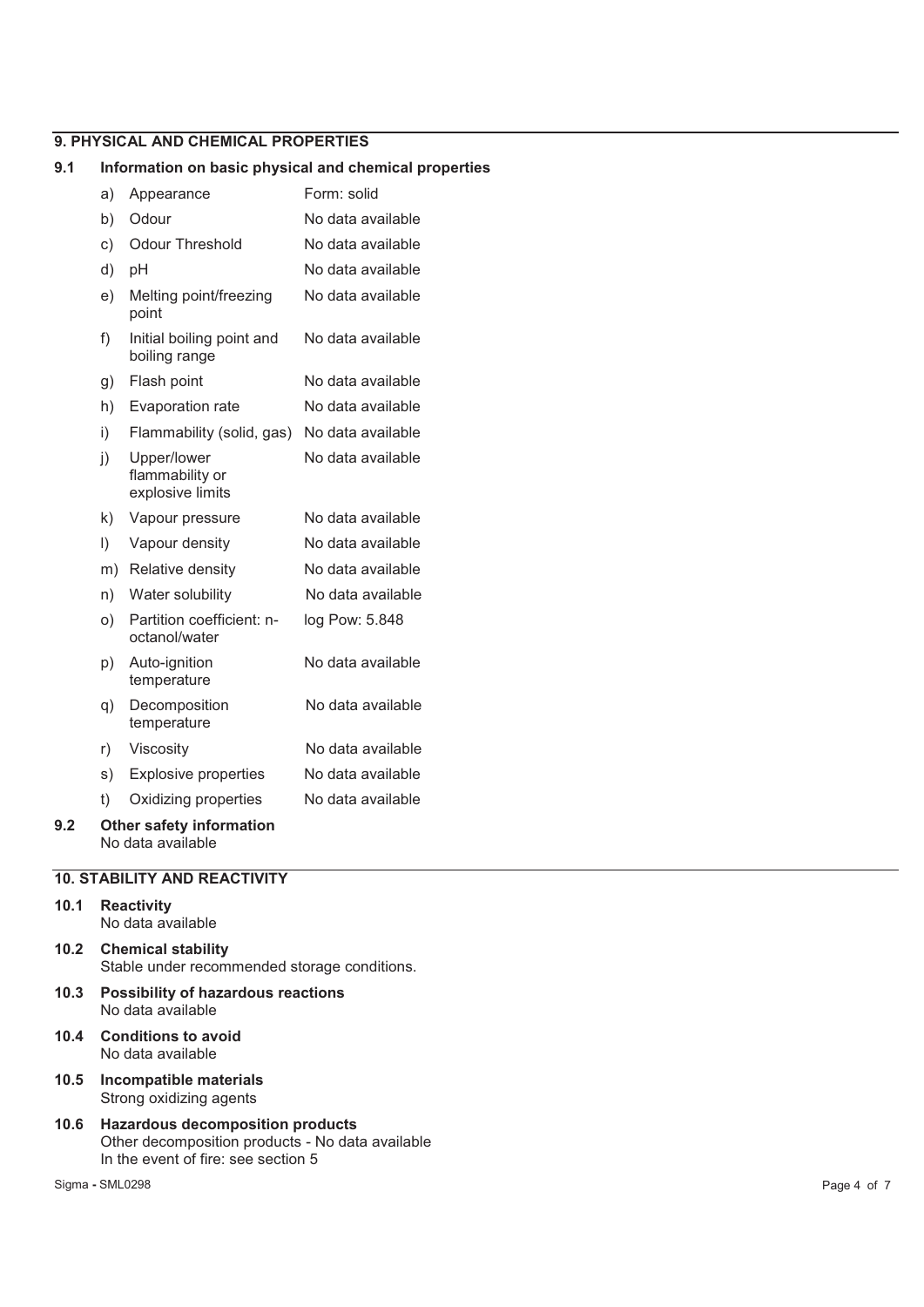# **11. TOXICOLOGICAL INFORMATION**

#### **11.1 Information on toxicological effects**

# **Acute toxicity**

No data available

Inhalation: No data available

Dermal: No data available

No data available

**Skin corrosion/irritation**  No data available

#### **Serious eye damage/eye irritation**  No data available

**Respiratory or skin sensitisation**  No data available

# **Germ cell mutagenicity**

No data available

# **Carcinogenicity**

- IARC: No component of this product present at levels greater than or equal to 0.1% is identified as probable, possible or confirmed human carcinogen by IARC.
- ACGIH: No component of this product present at levels greater than or equal to 0.1% is identified as a carcinogen or potential carcinogen by ACGIH.
- NTP: No component of this product present at levels greater than or equal to 0.1% is identified as a known or anticipated carcinogen by NTP.
- OSHA: No component of this product present at levels greater than or equal to 0.1% is identified as a carcinogen or potential carcinogen by OSHA.

# **Reproductive toxicity**

No data available

No data available

#### **Specific target organ toxicity - single exposure**  No data available

#### **Specific target organ toxicity - repeated exposure**  No data available

## **Aspiration hazard**  No data available

# **Additional Information**

RTECS: Not available

To the best of our knowledge, the chemical, physical, and toxicological properties have not been thoroughly investigated.

# **12. ECOLOGICAL INFORMATION**

# **12.1 Toxicity**

No data available

#### **12.2 Persistence and degradability**  No data available

#### **12.3 Bioaccumulative potential**  No data available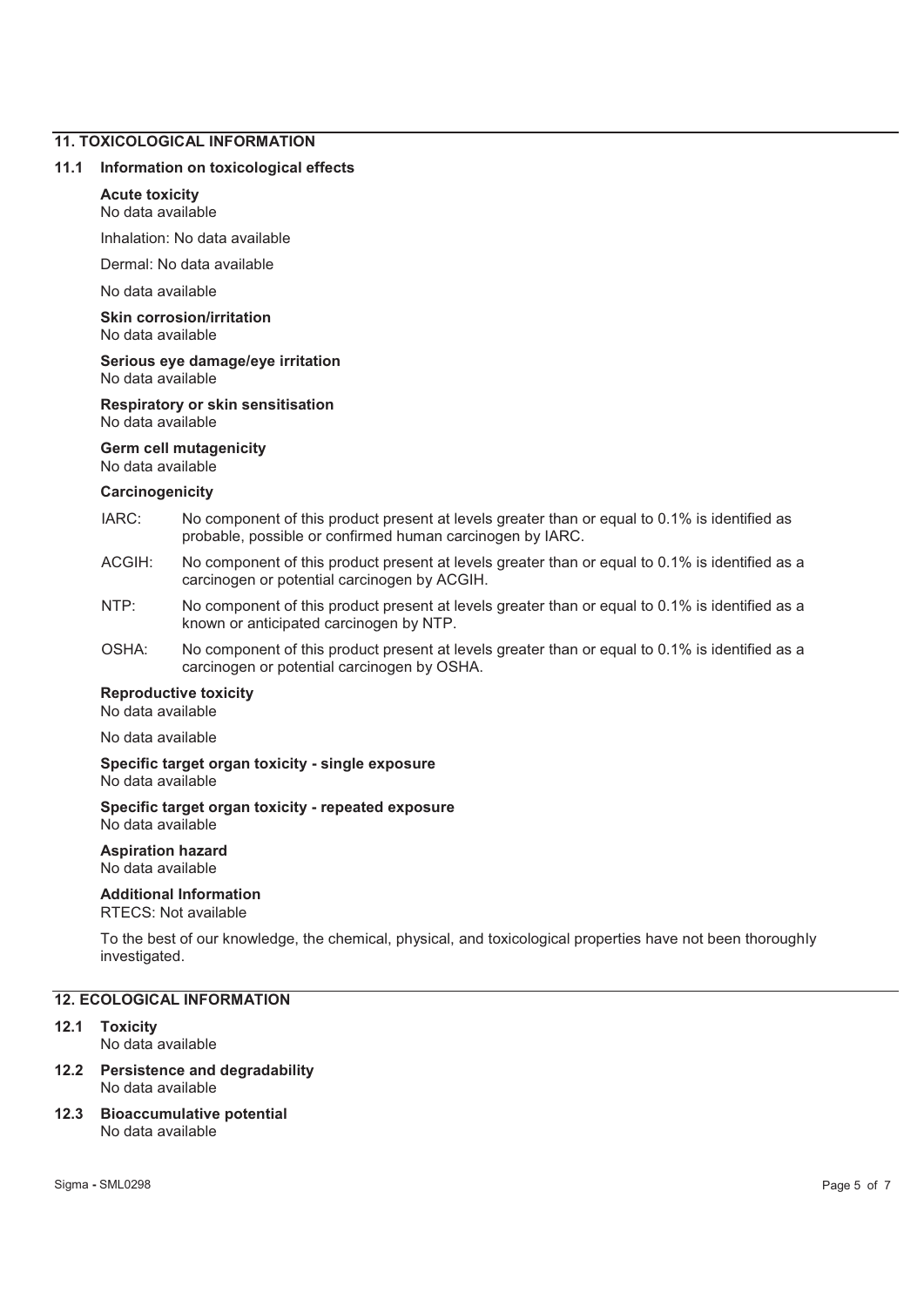#### **12.4 Mobility in soil**  No data available

# **12.5 Results of PBT and vPvB assessment**

PBT/vPvB assessment not available as chemical safety assessment not required/not conducted

# **12.6 Other adverse effects**

No data available

# **13. DISPOSAL CONSIDERATIONS**

# **13.1 Waste treatment methods**

# **Product**

Offer surplus and non-recyclable solutions to a licensed disposal company. Contact a licensed professional waste disposal service to dispose of this material.

# **Contaminated packaging**

Dispose of as unused product.

# **14. TRANSPORT INFORMATION**

# **DOT (US)**

Not dangerous goods

**IMDG** Not dangerous goods

**IATA**

Not dangerous goods

# **15. REGULATORY INFORMATION**

**SARA 302 Components**  No chemicals in this material are subject to the reporting requirements of SARA Title III, Section 302.

# **SARA 313 Components**

This material does not contain any chemical components with known CAS numbers that exceed the threshold (De Minimis) reporting levels established by SARA Title III, Section 313.

#### **SARA 311/312 Hazards**  Acute Health Hazard

# **Massachusetts Right To Know Components**

No components are subject to the Massachusetts Right to Know Act.

| <b>Pennsylvania Right To Know Components</b> | CAS-No.                | <b>Revision Date</b> |
|----------------------------------------------|------------------------|----------------------|
| PSNCBAM-1                                    | 877202-74-9            |                      |
| New Jersey Right To Know Components          |                        |                      |
| PSNCBAM-1                                    | CAS-No.<br>877202-74-9 | <b>Revision Date</b> |

# **California Prop. 65 Components**

This product does not contain any chemicals known to State of California to cause cancer, birth defects, or any other reproductive harm.

# **16. OTHER INFORMATION**

**Full text of H-Statements referred to under sections 2 and 3.** 

| Acute Tox.      | Acute toxicity           |             |
|-----------------|--------------------------|-------------|
| Aquatic Chronic | Chronic aguatic toxicity |             |
| Eve Irrit.      | Eve irritation           |             |
| Sigma - SML0298 |                          | Page 6 of 7 |